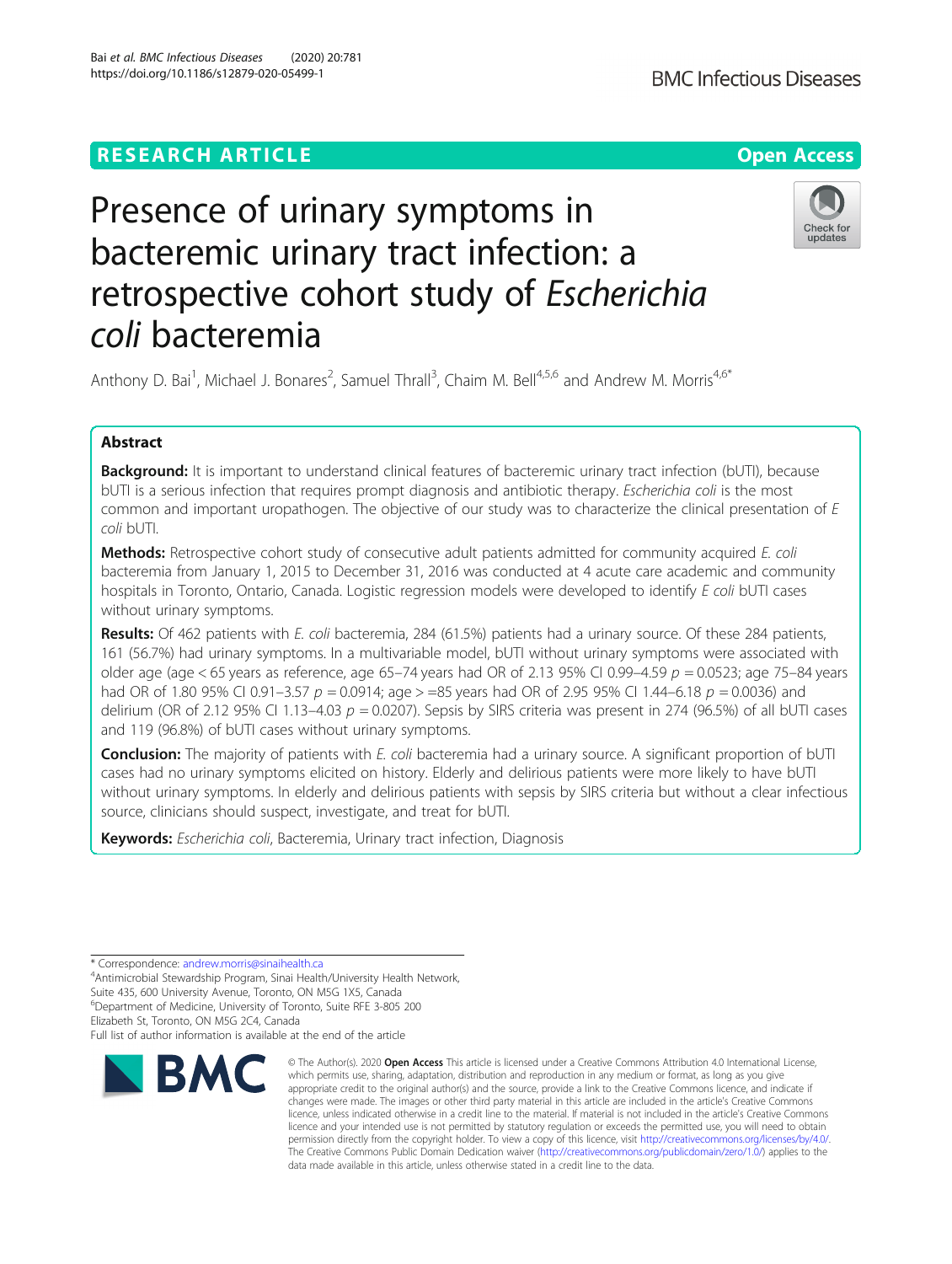#### Background

Expert consensus and stewardship interventions emphasize treatment of bacteriuria based on urinary symptoms  $[1-4]$  $[1-4]$  $[1-4]$  $[1-4]$ . However, clinicians often diagnose and treat elderly patients for urinary tract infection (UTI) when they have only non-specific symptoms such as delirium based on the belief that elderly patients with UTI may present without localizing symptoms [[5](#page-8-0)–[7\]](#page-8-0). This raises uncertainty as to what constitutes symptoms of UTI, what is asymptomatic bacteriuria, and whether it warrants treatment. Hereafter, we use the term asymptomatic bacteriuria to signify bacteriuria without any urinary symptoms.

Bacteriuria with bacteremia is a true infection requiring treatment, so it can be used to guide diagnostic criteria for UTI. Diagnostic criteria for UTI should capture all bacteremic UTI (bUTI), because it is associated with a higher mortality rate [[8,](#page-8-0) [9\]](#page-8-0). Prior studies suggested that elderly patients with bUTI often do not have urinary symptoms  $[10-12]$  $[10-12]$  $[10-12]$  $[10-12]$ , which is recognized by Centre of Disease Control as "asymptomatic bacteremic urinary tract infection" [\[13](#page-8-0)]. However, prior studies do not provide alternative clinical features to reliably capture bUTI [\[10](#page-8-0)–[12](#page-8-0)].

Approximately 20–30% of patients presenting to emergency department with febrile or complicated UTI or pyelonephritis have bacteremia [\[14](#page-8-0)–[16\]](#page-8-0). Escherichia coli is the most important pathogen for UTI and accounts for over 70% of all cases [[17](#page-8-0), [18](#page-8-0)]. In patients admitted to hospital with E coli bacteriuria who had a blood culture done, approximately 15% of patients had E coli bacteremia [\[19](#page-8-0)].

We conducted a study on E. coli bUTI patients to characterize the proportion of and risk factors for bUTI without urinary symptoms. We also aimed to find clinical features that would be sensitive enough to capture bUTI cases without urinary symptoms.

#### Methods

#### Study design

We conducted a retrospective cohort study at 4 acute care academic and community hospitals in the Greater Toronto Area. Research ethics board approval was obtained from each institution.

The study included consecutive adult patients admitted to the hospital for community acquired E. coli bacteremia from January 1, 2015 to December 31, 2016. Community acquired bacteremia was defined by positive blood culture collected at admission or within 48 h of hospital admission. E. coli bacteremia was defined as at least 1 positive blood culture for E. coli. Patients were excluded if they had an unclear infectious focus. This group was likely composed of patients with urinary source as well as patients with non-urinary source. Analysis and comparison to this mixed patient population would be difficult to interpret.

#### Data collection

Data were obtained from electronic and paper medical records at each hospital site and entered into a standardized case report form. Data on demographics, comorbidities, clinical presentation, investigations, microbiological data, investigations, surgical interventions, antibiotic therapy and clinical outcomes were collected. A second auditor performed sample reliability checks on 10% of the population.

#### Variable definitions

Comorbidities were entered as per Charlson comorbidity index [\[20](#page-8-0)].

Urinary source (i.e. bUTI) required a urine culture with significant monomicrobial growth of  $E$ . coli  $> =10 \times$ 10^6 CFU/L and any of the following criteria:

- 1) Clinical urinary tract infection as per diagnostic criteria for treatment by Loeb et al. [[21\]](#page-8-0). Patients were diagnosed with UTI based on dysuria or  $> = 2$ of the following: fever, urgency, flank pain, urinary incontinence, shaking chills, frequency, gross hematuria or suprapubic pain [\[21\]](#page-8-0). Patients with urinary catheter were diagnosed with UTI based on > = 1 of the following: new costovertebral tenderness, rigors, new onset delirium or fever [\[21\]](#page-8-0).
- 2) Imaging findings suggestive of pyelonephritis including perinephric stranding or hydronephrosis with flank pain or costovertebral angle (CVA) tenderness
- 3) Recent urologic procedure (including ureteric stenting, cystoscopy, prostate biopsy) with no other clear source
- 4) Monomicrobial growth of E. coli in blood and urine culture with the same susceptibility pattern and no other obvious source on clinical assessment

Biliary source was defined as any of the following:

- 1) Evidence of cholecystitis, choledocholithiasis, or cholangitis on imaging
- 2) Known cholecystostomy tube or biliary malignancy with no other obvious source
- 3) Recent manipulation of biliary tree including ERCP with no other obvious source

Intra-abdominal source was defined as any of the following:

1) Evidence of intra-abdominal abscess, appendicitis, diverticulitis, pancreatitis or mass on abdominal imaging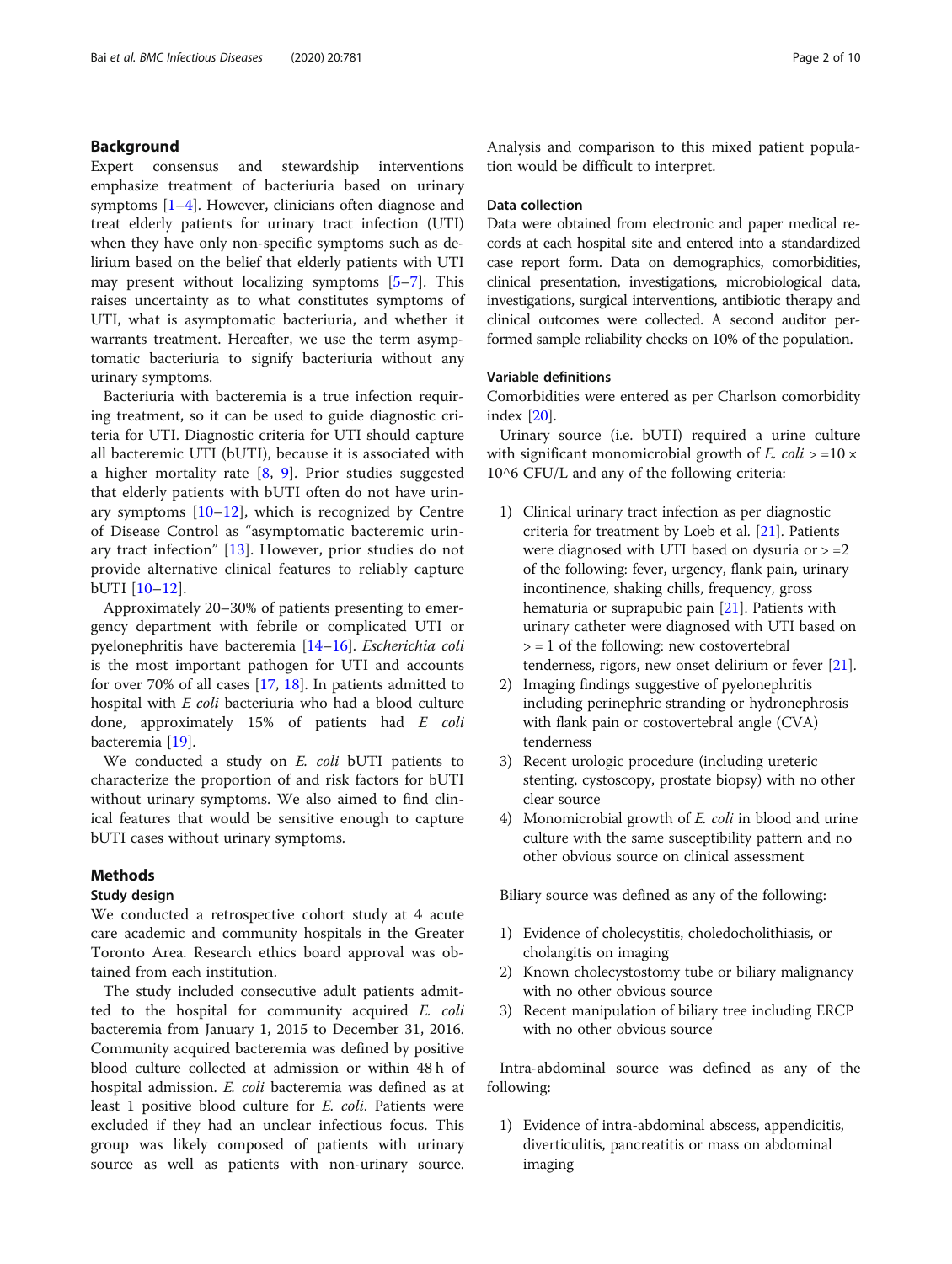- 2) Known intra-abdominal drain with no other obvious source
- 3) Recent intra-abdominal surgery with no other obvious source

The above criteria were also checked for agreement with the main responsible physician's diagnosis for accuracy. Other infectious foci including pneumonia were based on the clinician's final diagnosis.

Urinary symptoms and signs were based on the clinician's documentation on presentation. Urinary symptoms included dysuria, urinary urgency, urinary frequency, gross hematuria, flank pain, suprapubic pain and urinary retention. Urinary signs included suprapubic tenderness and costovertebral or flank tenderness. Hereafter, bUTI without urinary symptoms refer to bUTI without any of the aforementioned urinary symptoms or signs.

Patients were screened regularly by nurses and assessed by physicians for delirium based on the Confusion Assessment Method (CAM) criteria [[22](#page-8-0)]. Fever was defined as  $> 37.8C$  in elderly patients age  $> 65$  [[23\]](#page-8-0) and  $>$  $=38C$  in all other patients. Sepsis as per the SIRS  $[24]$  $[24]$  $[24]$ and qSOFA [[25\]](#page-8-0) score were calculated for all patients.

Urinalysis was done using urine test strips.

History of prior UTI was based on patient reporting, as documented in the patient chart by the main responsible physician.

#### **Outcomes**

Patients were followed until death in hospital or discharge. Length of stay was calculated from time of blood culture collection to discharge or death in hospital.

#### Statistical analysis

Comparisons between two groups were done with Wilcoxon rank-sum test for non-normally distributed continuous variables and Fisher's exact test for categorical variables.

Diagnostic properties were determined for clinical factors as the test and urinary source as criterion standard. For example, if dysuria was the test, then a true positive was a patient who had dysuria and bUTI. A true negative was a patient who did not have dysuria and had a non-urinary source for the E. coli bacteremia. A false positive was a patient who had dysuria and a nonurinary source for the *E. coli* bacteremia. A false negative was a patient who did not have dysuria, but had bUTI. We calculated sensitivity and specificity with 95% confidence intervals (CI) using the Wilson method. For likelihood ratios, we calculated the 95% CI according to the method described by Simel et al. [[26](#page-8-0)].

In patients with bUTI, a univariate logistic regression model was done predicting bUTI without urinary symptoms. Potential predictors were selected a priori, which included age, gender, stroke, dementia, urinary risk factors, delirium, and severity of infection. Significant predictors were selected based on  $p < 0.2$  from univariate analyses. A final multivariable logistic regression model of significant predictors was selected based on clinical judgment, p-value, full model with all predictors, as well as both forward and backward stepwise regression based on Akaike information criterion. Hospital site was forced as a predictor into this model.

There are < 5% missing data for all variables, so listwise deletion was done for analyses such as modeling.

All reported CI were 2-sided 95% intervals and all tests were 2-sided with a  $P < 0.05$  significance level. All analyses were done with R version 3.6.3 (R Foundation for Statistical Computing, Vienna, Austria).

#### Results

In total, 462 patients with *E. coli* bacteremia and a known infectious source were included in the analysis (Fig. [1](#page-3-0)). Of the  $462$  patients,  $284$  (61.5%) patients had a bUTI and 178 (38.5%) patients had a non-urinary source (Table [1](#page-4-0)). Baseline characteristics of patients with  $E$  coli bacteremia and an unclear source are described in Additional file [1:](#page-7-0) Table S1.

Urinary frequency had the highest positive likelihood ratio (PLR) of 7.6 (95% CI 3.1–18.7) for ruling in urinary source (Table [2\)](#page-5-0). Other urinary symptoms and signs have PLR ranging from 1.4 to 4.4 and negative likelihood ratio (NLR) ranging from 0.81 to 0.99. On clinical assessment, no urinary symptoms and signs had a NLR of 0.56 (95% CI 0.48–0.66). Negative leukocytes and nitrites on urinalysis had the lowest NLR of 0.18 (95% CI 0.11– 0.28) for ruling out a urinary source.

Of the 284 patients with bUTI, 123 (43.3%) had no urinary symptoms (Table [3\)](#page-6-0). Fever and/or urinary symptoms were present in 244 (85.9%) patients with bUTI. In the univariate analysis, potential significant predictors of bUTI without urinary symptoms included age, dementia, benign prostate hypertrophy, prior UTI, nephrolithiasis, delirium, sepsis by qSOFA criteria, and hypotensive shock (Additional file [1:](#page-7-0) Table S2). In the final multivariable model, significant predictors included only age, delirium and prior UTI (Table [4,](#page-7-0) Additional file [1](#page-7-0): Table S3). With increasing age, the proportion of patients with delirium and bUTI without urinary symptoms also increased (Additional file [1](#page-7-0): Table S4).

#### Discussion

This retrospective cohort study of patients with E. coli bacteremia showed that the majority of patients (61.5%) had a urinary source. A significant proportion of patients (43.3%) with bUTI did not have any urinary symptoms or signs elicited on history or physical exam especially in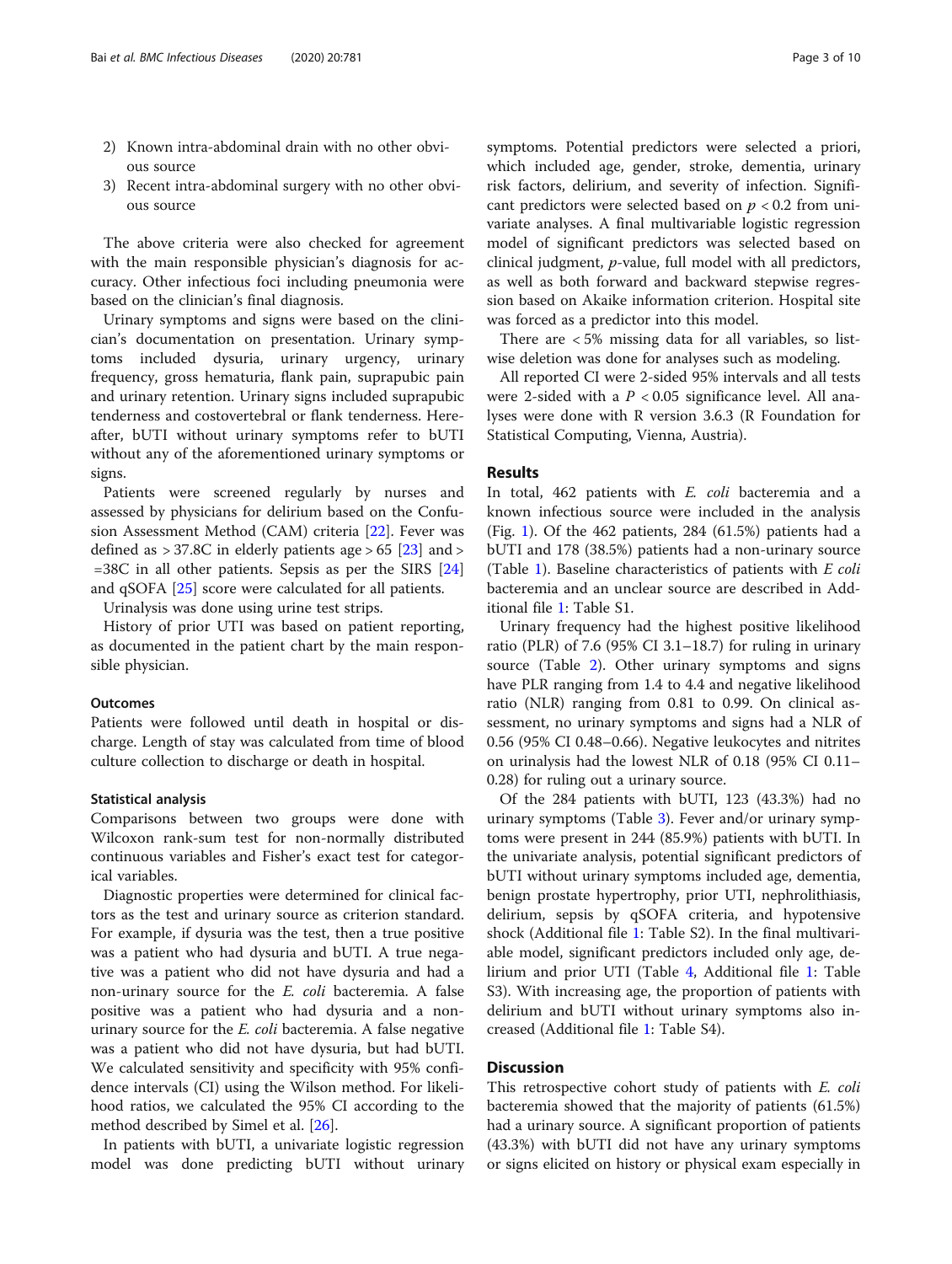

<span id="page-3-0"></span>

context of older age and delirium. Even the inclusion of fever and/or urinary symptoms would miss approximately 1 in 7 bUTIs. Sepsis by SIRS criteria was present in almost all of the bUTI cases without urinary symptoms.

We used a comparison group of non-urinary source *E*. coli bacteremia patients. The majority of these patients had intra-abdominal or hepato-biliary infection, similar to prior studies [[27,](#page-8-0) [28\]](#page-8-0). Patients with a non-urinary source had similar outcomes including mortality compared to patients with urinary source. We believe this is an appropriate comparison group as it simulates a common scenario whereby a patient presents with sepsis or E. coli bacteremia of unknown source, and the clinician must evaluate and determine the source of infection.

Our finding of a significant proportion of bUTI presenting without urinary symptoms in elderly patients is consistent with prior studies on bUTI  $[11, 12]$  $[11, 12]$  $[11, 12]$  $[11, 12]$  and nonbacteremic UTI [[29\]](#page-8-0). Although our study found urinary frequency to be useful for ruling in UTI, it demonstrated little diagnostic utility in a systematic review of observational studies [[29\]](#page-8-0). This may be due to the wide variation in the case definition of UTI that includes asymptomatic bacteriuria without true infection. The usefulness of urinalysis in ruling out UTI in our study was similarly found in prior studies with a reported high sensitivity [[30\]](#page-8-0) and negative predictive value [[31](#page-8-0)].

There are several reasons why an elderly patient with delirium and a UTI may have no urinary symptoms. Frail adults may have atypical presentation of infections [[6,](#page-8-0) [32](#page-9-0)]. Even if such patients experience UTI symptoms, they may not be able to describe or demonstrate them due to cognitive dysfunction [\[6](#page-8-0)]. While clinical evaluation for typical urinary symptoms and signs were not sensitive to capture all bUTI, sepsis by SIRS criteria came close. The qSOFA components such as altered mental status and tachypnea tend to be non-specific for infection in elderly patients [\[33,](#page-9-0) [34](#page-9-0)]. This may lead to overtreatment and missed diagnosis of delirium causes other than infection [[8\]](#page-8-0). In our study, qSOFA was not sensitive for bUTI, being positive in only 38.7% of all bUTI patients and 46.3% of bUTI patients without urinary symptoms. In contrast, SIRS criteria have been shown previously to be sensitive in identifying bacteremia in all patients [\[35\]](#page-9-0) including elderly patients in particular [[33\]](#page-9-0). Therefore, physicians may continue to use SIRS criteria for decisions on when to draw blood cultures, especially in elderly patients.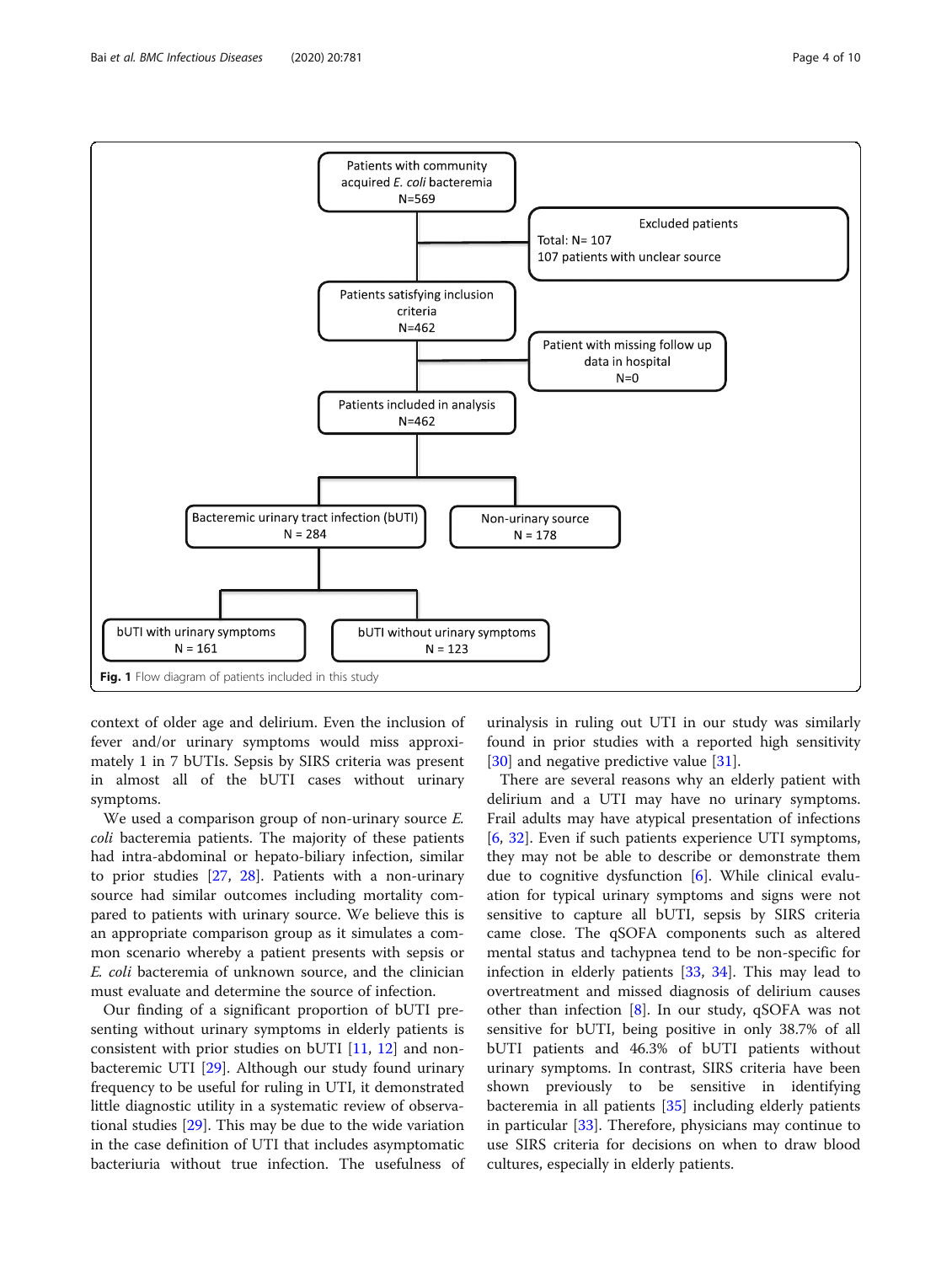#### <span id="page-4-0"></span>Table 1 Baseline characteristics of E. coli bacteremic patients with bUTI versus non-urinary source

|                                   | Patients with bUTI ( $N = 284$ ) | Patients with non-urinary source ( $N = 178$ ) | p-value  |
|-----------------------------------|----------------------------------|------------------------------------------------|----------|
| Demographics                      |                                  |                                                |          |
| Age categories                    |                                  |                                                | 0.3666   |
| $<$ 65 years                      | 85 (29.9%)                       | 41 (23.0%)                                     |          |
| $65 - 74$ years                   | 48 (16.9%)                       | 34 (19.1%)                                     |          |
| 75-84 years                       | 80 (28.2%)                       | 50 (28.1%)                                     |          |
| $> = 85$ years                    | 71 (25.0%)                       | 53 (29.8%)                                     |          |
| Age median (IQR)                  | 76.0 (62.0-84.7)                 | 77.9 (66.7-86.0)                               | 0.0408   |
| Female                            | 207 (72.9%)                      | 86 (48.3%)                                     | < 0.0001 |
| Long term care home               | 44 (15.5%)                       | 16 (9.0%)                                      | 0.0469   |
| Admitting service                 |                                  |                                                | 0.0018   |
| Medicine                          | 264 (93.0%)                      | 147 (82.6%)                                    |          |
| Surgery                           | 18 (6.3%)                        | 27 (15.2%)                                     |          |
| ICU                               | 2(0.7%)                          | 4(2.3%)                                        |          |
| Charlson comorbidity score        |                                  |                                                | 0.0875   |
| $\circ$                           | 181 (63.7%)                      | 96 (53.9%)                                     |          |
| $\overline{1}$                    | 39 (13.7%)                       | 27 (15.2%)                                     |          |
| $> = 2$                           | 64 (22.5%)                       | 55 (30.9%)                                     |          |
| Charlson comorbidity              |                                  |                                                |          |
| Stroke                            | 21 (7.4%)                        | 8 (4.5%)                                       | 0.2416   |
| Dementia                          | 17 (6.0%)                        | 10 (5.6%)                                      | > 0.9999 |
| Diabetes                          | 22 (7.8%)                        | 21 (11.8%)                                     | 0.1874   |
| Diabetes with complications       | 16 (5.6%)                        | 15 (8.4%)                                      | 0.2562   |
| Source of infection               |                                  |                                                |          |
| Urinary                           | 284 (0%)                         | $0(0\%)$                                       |          |
| Abdomen                           | $0(0\%)$                         | 109 (61.2%)                                    |          |
| Biliary                           | $0(0\%)$                         | 60 (33.7%)                                     |          |
| Pneumonia                         | $0(0\%)$                         | $9(5.1\%)$                                     |          |
| History of urinary risk factors   |                                  |                                                |          |
| Chronic indwelling Foley catheter | 12 (4.2%)                        | 4(2.3%)                                        | 0.3059   |
| Benign prostate hypertrophy       | 16 (5.6%)                        | 17 (9.6%)                                      | 0.1373   |
| Urinary malignancy                | 13 (4.6%)                        | 6 (3.4%)                                       | 0.6341   |
| Prior urinary tract infection     | 65 (22.9%)                       | 15 (8.4%)                                      | < 0.0001 |
| Nephrolithiasis                   | 16 (5.6%)                        | 14 (7.9%)                                      | 0.3405   |
| Cystoscopy                        | 8 (2.8%)                         | $0(0\%)$                                       | 0.0259   |
| Prostate biopsy                   | 6 (2.1%)                         | $0(0\%)$                                       | 0.0875   |
| Other urologic procedure          | 37 (13.0%)                       | 13 (7.3%)                                      | 0.0645   |
| Urinary symptoms                  |                                  |                                                |          |
| Dysuria                           | 63 (22.2%)                       | 13 (7.3%)                                      | < 0.0001 |
| Urinary urgency                   | 19 (6.7%)                        | 5(2.8%)                                        | 0.0845   |
| Urinary frequency                 | 61 (21.5%)                       | 5(2.8%)                                        | < 0.0001 |
| Gross hematuria                   | 14 (4.9%)                        | $2(1.1\%)$                                     | 0.0351   |
| Flank pain                        | 52 (18.3%)                       | 11 (6.2%)                                      | 0.0001   |
| Suprapubic abdominal pain         | 43 (15.1%)                       | 8 (4.5%)                                       | 0.0004   |
| Urinary retention                 | 11 (3.9%)                        | 5 (2.8%)                                       | 0.6112   |
|                                   |                                  |                                                |          |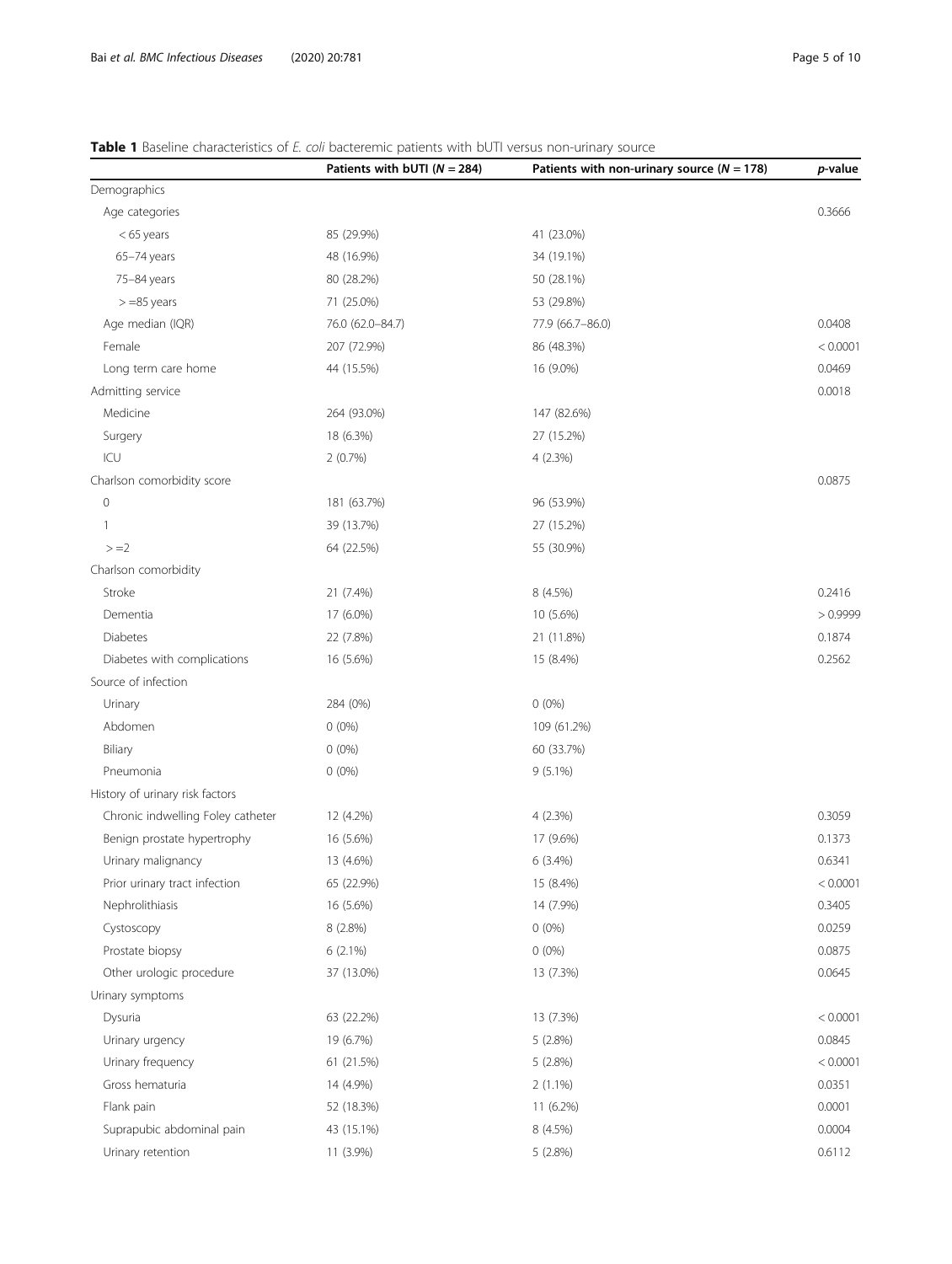#### <span id="page-5-0"></span>Table 1 Baseline characteristics of E. coli bacteremic patients with bUTI versus non-urinary source (Continued)

|                               | Patients with bUTI ( $N = 284$ ) | Patients with non-urinary source ( $N = 178$ ) | <i>p</i> -value |
|-------------------------------|----------------------------------|------------------------------------------------|-----------------|
| Urinary signs                 |                                  |                                                |                 |
| Suprapubic tenderness         | 20 (7.0%)                        | 8 (4.5%)                                       | 0.3193          |
| CVA tenderness                | 28 (9.9%)                        | $6(3.4\%)$                                     | 0.0098          |
| Any urinary symptoms or signs | 161 (56.7%)                      | 41 (23.0%)                                     | < 0.0001        |
| Urinalysis                    |                                  |                                                |                 |
| Proteinuria                   | 203 / 249 (81.5%)                | 99 / 139 (71.2%)                               | 0.0220          |
| Hematuria                     | 221 / 249 (88.8%)                | 101 / 139 (72.7%)                              | 0.0001          |
| Leukocytes                    | 223 / 249 (89.6%)                | 73 / 139 (52.5%)                               | < 0.0001        |
| Nitrite                       | 121 / 249 (48.6%)                | 40 / 139 (28.8%)                               | 0.0002          |
| Leukocytes or nitrites        | 230 / 249 (92.4%)                | 79 / 139 (56.8%)                               | < 0.0001        |
| Severity of Infection         |                                  |                                                |                 |
| Delirium                      | 68 (23.9%)                       | 38 (21.4%)                                     | 0.5703          |
| Fever                         | 209 (73.6%)                      | 127 (71.4%)                                    | 0.5937          |
| Sepsis by SIRS criteria       | 274 (96.5%)                      | 171 (96.1%)                                    | 0.8050          |
| Sepsis by qSOFA criteria      | 110 (38.7%)                      | 88 (49.4%)                                     | 0.0264          |
| Hypotensive shock SBP < 90    | 223 (78.5%)                      | 136 (76.4%)                                    | 0.6462          |
| Transfer to ICU in 72 h       | 19 (6.7%)                        | 21 (11.8%)                                     | 0.0630          |
| Outcome                       |                                  |                                                |                 |
| Death in hospital             | 17 (6.0%)                        | 12 (6.7%)                                      | 0.8442          |

#### Table 2 Diagnostic utility of symptoms and signs for bacteremic UTI

|                               | Sensitivity<br>% (95% CI) | <b>Specificity</b><br>% (95% CI) | <b>PLR</b><br>(95% CI) | <b>NLR</b><br>(95% CI) |
|-------------------------------|---------------------------|----------------------------------|------------------------|------------------------|
| Urinary symptoms              |                           |                                  |                        |                        |
| Dysuria                       | $22(18-27)$               | 93 (88-96)                       | $3.0(1.7-5.4)$         | $0.84(0.78 - 0.90)$    |
| Urinary urgency               | $7(4-10)$                 | 97 (94-99)                       | $2.4(0.9-6.3)$         | $0.96(0.92 - 1.00)$    |
| Urinary frequency             | $22(17-27)$               | 97 (94-99)                       | $7.6$ $(3.1-18.7)$     | $0.81(0.76 - 0.86)$    |
| Gross hematuria               | $5(3-8)$                  | 99 (96-100)                      | $4.4(1.0-19.1)$        | $0.96(0.93 - 0.99)$    |
| Flank pain                    | $18(14-23)$               | 94 (89-97)                       | $3.0(1.6 - 5.5)$       | $0.87(0.81 - 0.93)$    |
| Suprapubic abdominal pain     | $15(11-20)$               | 96 (91-98)                       | $3.4(1.6 - 7.0)$       | $0.89(0.83 - 0.94)$    |
| Urinary retention             | $4(2-7)$                  | 97 (94-99)                       | $1.4(0.5-3.9)$         | $0.99(0.96 - 1.02)$    |
| Urinary signs                 |                           |                                  |                        |                        |
| Suprapubic tenderness         | $7(5-11)$                 | $96(91-98)$                      | $1.6(0.7-3.5)$         | $0.97(0.93 - 1.02)$    |
| CVA tenderness                | $10(7-14)$                | 97 (93-98)                       | $2.9(1.2-6.9)$         | $0.93(0.89 - 0.98)$    |
| Any urinary symptoms or signs | $57(51-62)$               | 77 (70-83)                       | $2.5(1.8-3.3)$         | $0.56$ $(0.48 - 0.66)$ |
| Urinalysis                    |                           |                                  |                        |                        |
| Proteinuria                   | $82(76 - 86)$             | $29(22-37)$                      | $1.1(1.0-1.3)$         | $0.64(0.44 - 0.93)$    |
| Hematuria                     | 89 (84-92)                | $27(21-35)$                      | $1.2(1.1-1.4)$         | $0.41(0.26 - 0.64)$    |
| Leukocytes                    | $90(85-93)$               | 48 (39-56)                       | $1.7(1.4-2.0)$         | $0.22(0.15 - 0.33)$    |
| Nitrite                       | $49(43 - 55)$             | $71(63 - 78)$                    | $1.7(1.3-2.3)$         | $0.72$ (0.62-0.85)     |
| Leukocytes or nitrites        | 92 (88-95)                | $43(35-52)$                      | $1.6(1.4-1.9)$         | $0.18(0.11 - 0.28)$    |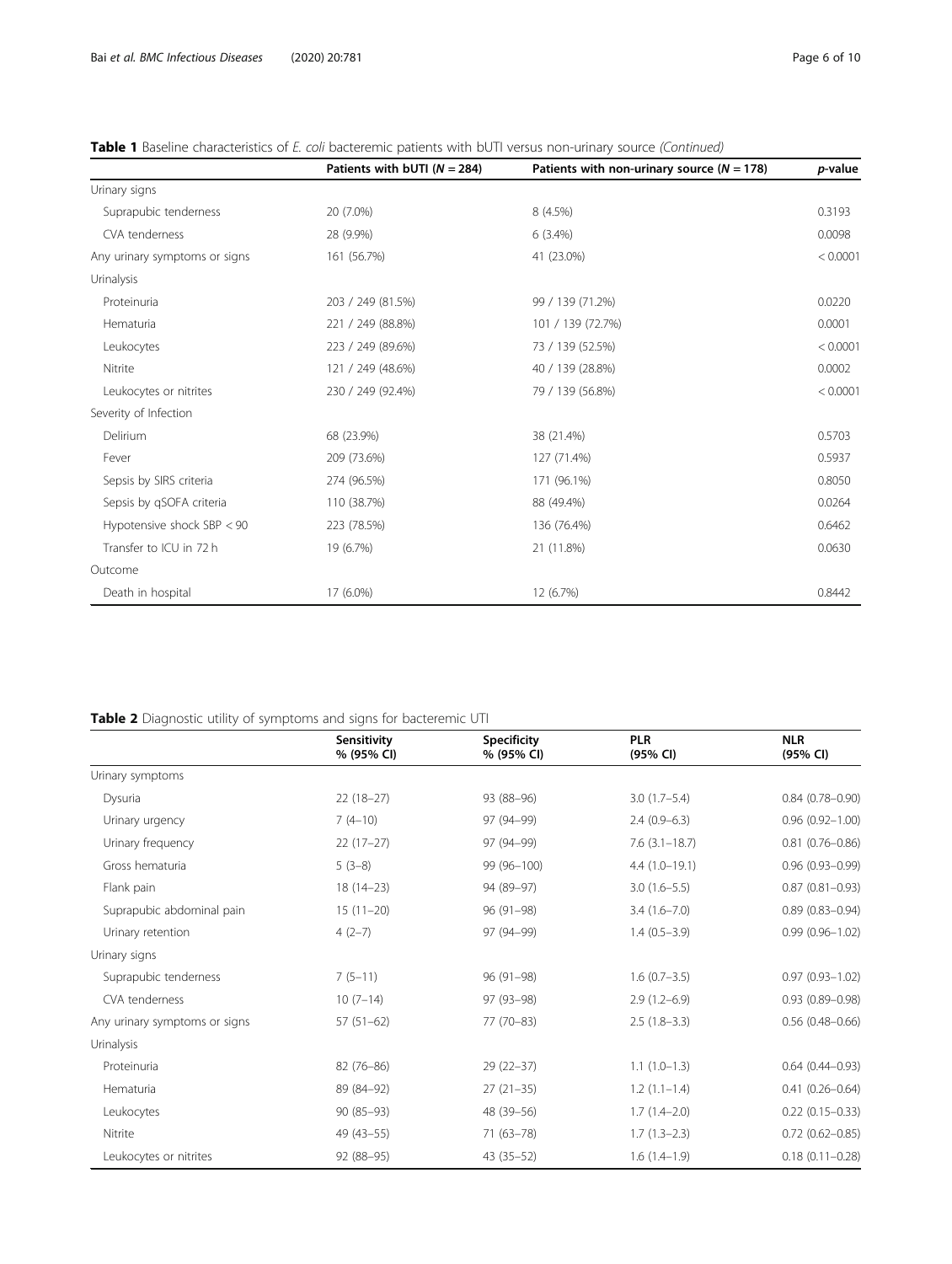#### <span id="page-6-0"></span>Table 3 Characteristics and outcomes of E. coli bUTI patients with and without urinary symptoms or signs

|                                                               |                  | bUTI with urinary symptoms ( $N = 161$ ) bUTI without urinary symptoms ( $N = 123$ ) p-value |         |
|---------------------------------------------------------------|------------------|----------------------------------------------------------------------------------------------|---------|
| Demographics                                                  |                  |                                                                                              |         |
| Age categories                                                |                  |                                                                                              | 0.0025  |
| $<$ 65 years                                                  | 61 (37.9%)       | 24 (19.5%)                                                                                   |         |
| 65-74 years                                                   | 26 (16.2%)       | 22 (17.9%)                                                                                   |         |
| 75-84 years                                                   | 44 (27.3%)       | 36 (29.3%)                                                                                   |         |
| $> = 85$ years                                                | 30 (18.6%)       | 41 (33.3%)                                                                                   |         |
| Age median (IQR)                                              | 72.8 (56.0-81.9) | 79.0 (67.5-86.6)                                                                             | 0.0002  |
| Female                                                        | 122 (75.8%)      | 85 (69.1%)                                                                                   | 0.2271  |
| Long term care home                                           | 16 (9.9%)        | 28 (22.8%)                                                                                   | 0.0045  |
| Admitting service                                             |                  |                                                                                              | 0.4445  |
| Medicine                                                      | 147 (91.3%)      | 117 (95.1%)                                                                                  |         |
| Surgery                                                       | 12 (7.5%)        | 6 (4.9%)                                                                                     |         |
| ICU                                                           | 2(1.2%)          | $0(0\%)$                                                                                     |         |
| Charlson comorbidity score                                    |                  |                                                                                              | 0.1632  |
| $\mathsf{O}\xspace$                                           | 96 (59.6%)       | 85 (69.1%)                                                                                   |         |
| 1                                                             | 27 (16.8%)       | 12 (9.8%)                                                                                    |         |
| $> = 2$                                                       | 38 (23.6%)       | 26 (21.1%)                                                                                   |         |
| Charlson comorbidity                                          |                  |                                                                                              |         |
| Stroke                                                        | 10 (6.2%)        | 11 (8.9%)                                                                                    | 0.4933  |
| Dementia                                                      | $7(4.4\%)$       | 10 (8.1%)                                                                                    | 0.2121  |
| Diabetes                                                      | 15 (9.3%)        | 7(5.7%)                                                                                      | 0.3706  |
| Diabetes with complications                                   | 13 (8.1%)        | 3(2.4%)                                                                                      | 0.0660  |
| History of urinary risk factors                               |                  |                                                                                              |         |
| Chronic indwelling Foley catheter                             | 7(5.7%)          | $5(3.1\%)$                                                                                   | 0.3745  |
| Benign prostate hypertrophy                                   | $5(3.1\%)$       | 11 (8.9%)                                                                                    | 0.0401  |
| Urinary malignancy                                            | $9(5.6\%)$       | $4(3.3\%)$                                                                                   | 0.4041  |
| Prior urinary tract infection                                 | 42 (26.1%)       | 23 (18.7%)                                                                                   | 0.1559  |
| Nephrolithiasis                                               | 14 (8.7%)        | 2(1.6%)                                                                                      | 0.0097  |
| Cystoscopy                                                    | 6 (3.7%)         | 2(1.6%)                                                                                      | 0.4727  |
| Prostate biopsy                                               | 2(1.2%)          | $4(3.3\%)$                                                                                   | 0.4083  |
| Other urologic procedure                                      | 24 (14.9%)       | 13 (10.6%)                                                                                   | 0.3739  |
| Severity of Infection                                         |                  |                                                                                              |         |
| Delirium                                                      | 26 (16.2%)       | 42 (34.2%)                                                                                   | 0.0007  |
| Sepsis by SIRS criteria                                       | 155 (96.3%)      | 119 (96.8%)                                                                                  | >0.9999 |
| Sepsis by qSOFA criteria                                      | 53 (32.9%)       | 57 (46.3%)                                                                                   | 0.0268  |
| Hypotensive shock SBP < 90                                    | 120 (74.5%)      | 103 (83.7%)                                                                                  | 0.0797  |
| Transfer to ICU in 72 h                                       | 9(5.6%)          | 10 (8.1%)                                                                                    | 0.4746  |
| Empiric antibiotics before blood culture collection 15 (9.3%) |                  | 9(7.3%)                                                                                      | 0.6683  |
| Outcome                                                       |                  |                                                                                              |         |
| Death in hospital                                             | $5(3.1\%)$       | 12 (9.8%)                                                                                    | 0.0234  |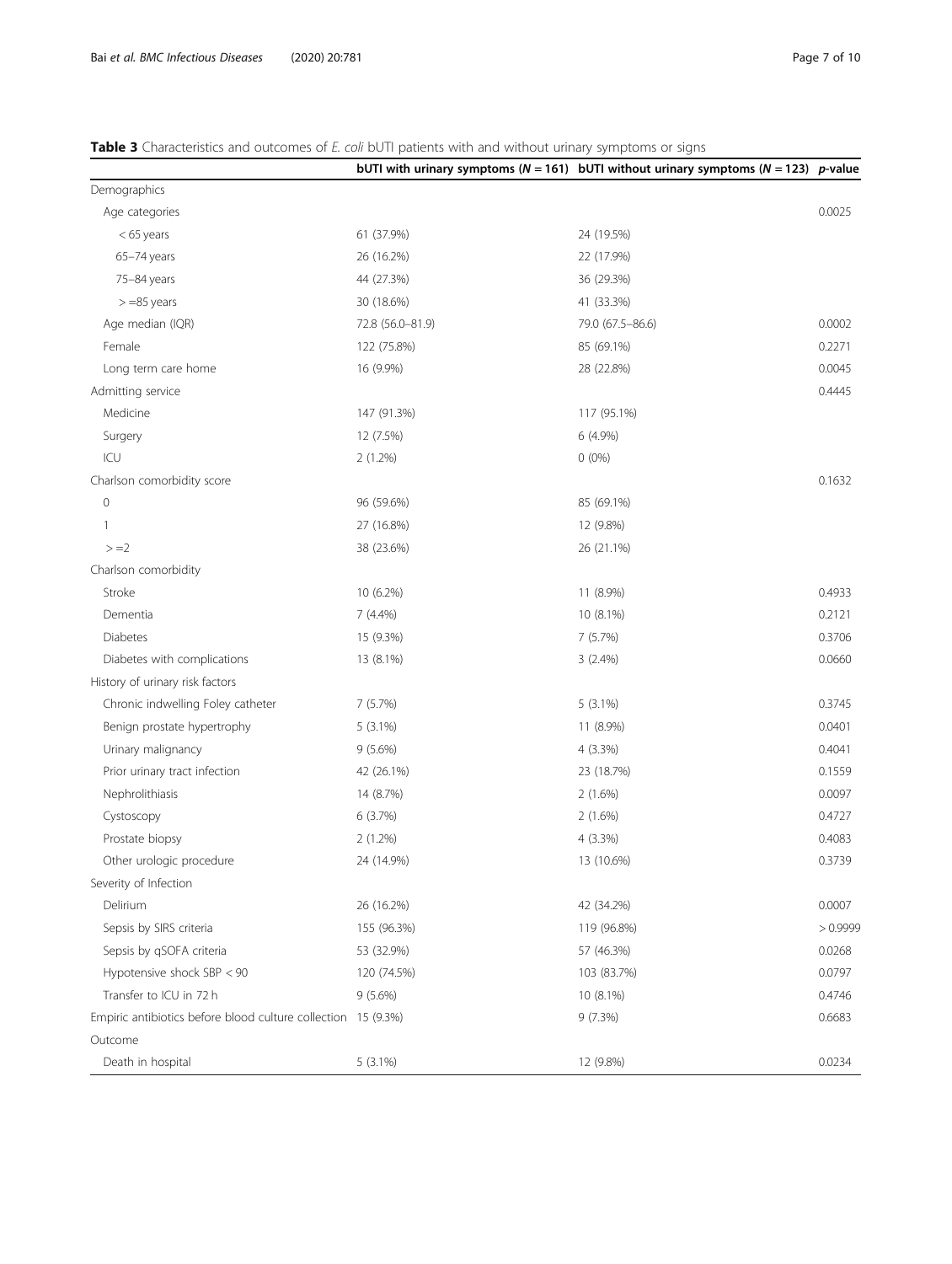<span id="page-7-0"></span>Table 4 Multivariable logistic regression model predicting bUTI without urinary symptoms

| Predictor                     | Odds Ratio (OR)<br>(95% CI) | p-value |
|-------------------------------|-----------------------------|---------|
| Age categories                |                             |         |
| $<$ 65 years                  | Reference                   |         |
| $65 - 74$ years               | 2.13 (0.99-4.59)            | 0.0523  |
| 75-84 years                   | $1.80(0.91 - 3.57)$         | 0.0914  |
| $> = 85$ years                | 2.95 (1.44-6.18)            | 0.0036  |
| Delirium                      | 2.12 (1.13-4.03)            | 0.0207  |
| Prior urinary tract infection | $0.56(0.29 - 1.04)$         | 0.0699  |
|                               |                             |         |

Hospital site was also forced as a predictor into this model. The estimates for different sites are not shown in this table, but can be found in Additional file 1: Table S3

This study has several strengths. It included a large population of 284 bUTI cases compared to prior studies that ranged from 61 to 191 patients  $[10-12]$  $[10-12]$  $[10-12]$ . It was conducted across academic and community hospitals, which increases its generalizability. Also, by limiting inclusion to those patients with bacteremia, it allows characterization of UTI without urinary symptoms and largely eliminates the inclusion of asymptomatic bacteriuria without true infection.

Our study has limitations that merit discussion. First, there are the inherent limitations from a retrospective chart review. However, the data collection was rigorous and a second auditor had performed sample data checking to ensure completeness and quality. The clinical assessment of patients for urinary symptoms and signs were not standardized and may vary between clinicians. Almost all patients in our study had sepsis as per SIRS or qSOFA criteria, and had a blood culture drawn at presentation. Therefore, all patients should have undergone a systematic evaluation for possible infectious foci including UTI. As well, the non-standardized approach reflects real world settings. Second, there may be ascertainment bias. The study could only capture patients in whom blood cultures were drawn. Physicians may be more likely to order blood cultures for patients in whom the symptoms are non-specific or the infectious source is uncertain. The study also likely selected sicker patients with higher suspicion for bacteremia. This could lead to overestimation of the diagnostic properties but does not affect our most important findings: that UTI is the most common cause of E. coli bacteremia, and most elderly or delirious patients had bUTI without urinary symptoms. Third, our study captured bUTI by E. coli only, so it would be an extrapolation to all bUTI. Nonetheless, E coli is the most common and important pathogen responsible for approximately 70% of pyelonephritis [\[17](#page-8-0)]. Fourth, UTI presentation may be different and unique in patients with spinal cord injury or disease. Unfortunately, our study did not collect information on spinal

cord injury or disease. It is likely that many of these patients would have been captured in the variable of chronic indwelling Foley catheter.

These findings offer insight in the clinical presentation of E coli bUTI. Urinary symptoms are useful to diagnose UTI. However, elderly and/or delirious patients may have a bUTI despite having no urinary symptoms or signs elicited on history or exam. For these cases, in addition to symptoms and signs, SIRS criteria and positive urinalysis without any other clear infectious source may be important clues to a bUTI that require antibiotic therapy. Our study should be interpreted with caution and not be extrapolated to E coli bacteriuria without bacteremia. This is outside the scope of our study. Thus, our study does not address which patients are at risk for bUTI. This should be explored in future studies.

Our study adds to the evidence that UTI without urinary symptoms is common and important in elderly and/ or delirious patients. We hope that this study can contribute towards a meaningful update of the concept of UTI symptoms. Emphasis on urinary symptoms without consideration of other aspects of the patient's presentation is potentially harmful and may miss bUTI. A more holistic approach would consider other clinical factors including age, delirium and sepsis by SIRS criteria. This approach may help increase the chance of antibiotics being given to those who truly need it.

#### Conclusions

Most of the patients with *E. coli* bacteremia had a urinary source. A significant proportion of bUTI cases had no urinary symptoms. Elderly and delirious patients were more likely to have bUTI without urinary symptoms. In these elderly and delirious patients who satisfied SIRS criteria but without a clear infectious source, clinicians should suspect, investigate, and treat for bUTI.

#### Supplementary information

Supplementary information accompanies this paper at [https://doi.org/10.](https://doi.org/10.1186/s12879-020-05499-1) [1186/s12879-020-05499-1](https://doi.org/10.1186/s12879-020-05499-1).

Additional file 1: Table S1. Comparison of baseline characteristics of E. coli bacteremic patients with urinary source, non-urinary source and unclear source. Table S2. Univariate logistic regression model predicting bUTI without urinary symptoms. Table S3. Multivariable logistic regression model predicting bUTI without urinary symptoms. Table S4. Proportion of delirium and UTI without urinary symptoms in different age categories in patients with bUTI.

#### Abbreviations

UTI: Urinary tract infection; bUTI: bacteremic urinary tract infection

#### Acknowledgements

We are indebted to Sarwat Abbasi, Deborah Somanader and Sheetal Vajaria, who helped with extracting patient data into the database and organizing the data.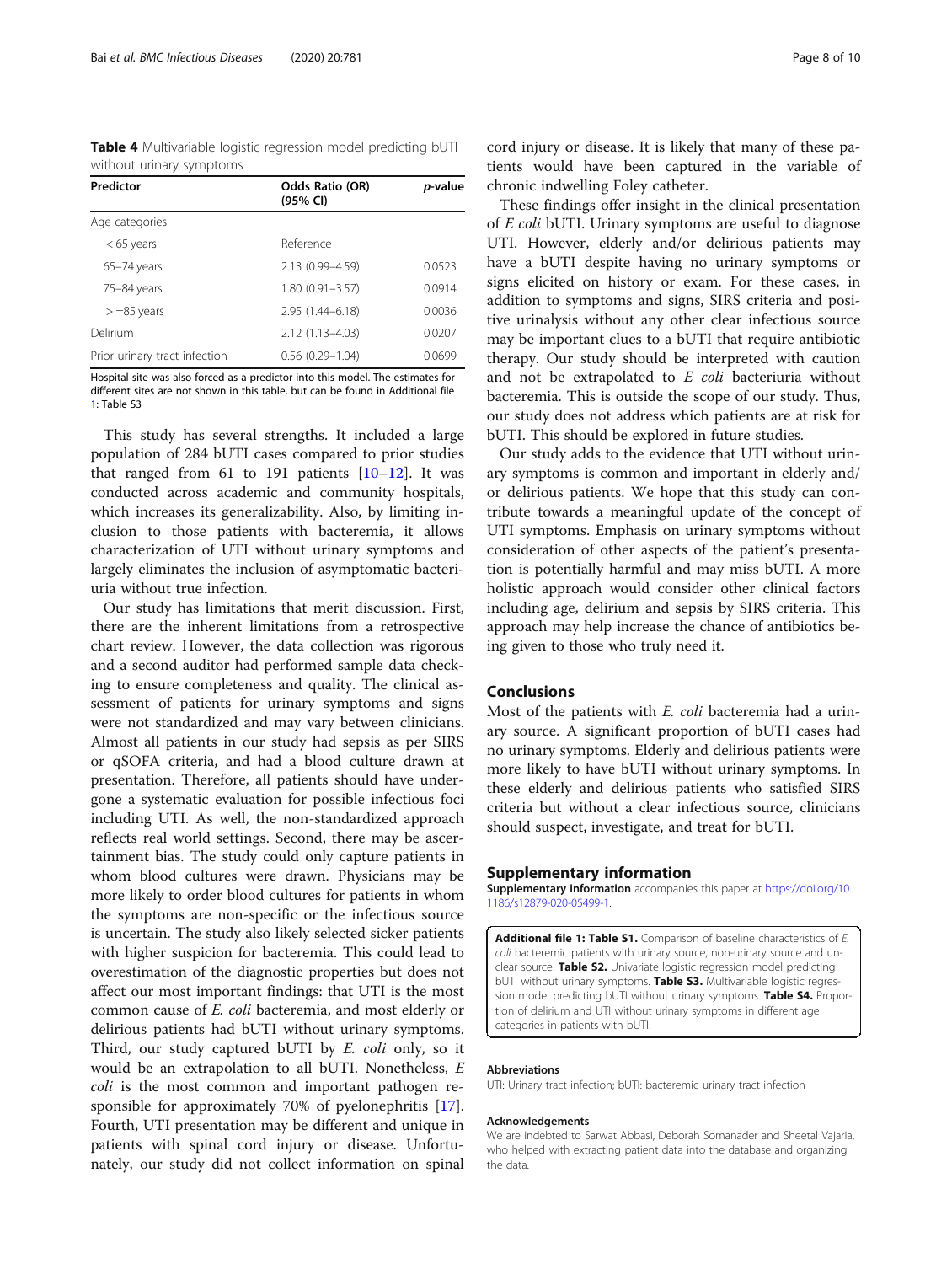#### <span id="page-8-0"></span>Authors' contributions

MJB and AMM conceived and designed the study. MJB and ST oversaw data collection. ADB performed the statistical analysis and wrote a first draft of the manuscript. ADB, MJB, ST, CMB and AMM reviewed and revised the manuscript. All authors read and approved the final manuscript.

#### Funding

The PSI (The Physicians' Services Inc.) Foundation Resident Research Grant funded this project. The funding body did not have any role in study design, data collection, analysis, data interpretation or manuscript writing.

#### Availability of data and materials

The data sets used and/or analyzed during the current study are available from the corresponding author on reasonable request.

#### Ethics approval and consent to participate

Research ethics board approval was obtained from Mount Sinai Hospital Research Ethics Board (reference number 16–0129-C) and University Health Network Research Ethics Board (reference number 16–5446). As a retrospective study that reports de-identified data, patients' consent for participation was waived.

#### Consent for publication

Not applicable.

#### Competing interests

The authors declare that they have no competing interests.

#### Author details

<sup>1</sup> Division of Infectious Diseases, McMaster University, 699 Concession St., Hamilton, ON L8N 4A6, Canada. <sup>2</sup> Division of Palliative Medicine, University of Toronto, Toronto General Hospital, 200 Elizabeth St., Toronto, ON M5E 2C4, Canada. <sup>3</sup>Division of Geriatric Medicine, McMaster University, St. Peter's Hospital Centre for Healthy Aging, 88 Maplewood Ave, Hamilton, ON L8M 1W9, Canada. <sup>4</sup>Antimicrobial Stewardship Program, Sinai Health/University Health Network, Suite 435, 600 University Avenue, Toronto, ON M5G 1X5, Canada. <sup>5</sup>Division of Internal Medicine, Sinai Health, Suite L2-404, 60 Murray Street, Toronto, ON M5T 3L9, Canada. <sup>6</sup>Department of Medicine, University of Toronto, Suite RFE 3-805 200 Elizabeth St, Toronto, ON M5G 2C4, Canada.

#### Received: 31 March 2020 Accepted: 12 October 2020 Published online: 20 October 2020

#### References

- Loeb M, Bentley DW, Bradley S, Crossley K, Garibaldi R, Gantz N, et al. Development of minimum criteria for the initiation of antibiotics in residents of long-term–care facilities: results of a consensus conference. Infect Control Hosp Epidemiol. 2001;22:120–4.
- 2. Nicolle LE, Gupta K, Bradley SF, Colgan R, DeMuri GP, Drekonja D, et al. Clinical practice guideline for the management of asymptomatic bacteriuria: 2019 update by the Infectious Diseases Society of America. Clin Infect Dis. 2019;68:e83–110.
- 3. Daniel M, Keller S, Mozafarihashjin M, Pahwa A, Soong C. An implementation guide to reducing overtreatment of asymptomatic bacteriuria. JAMA Intern Med. 2018;178:271–6.
- 4. Leis JA, Rebick GW, Daneman N, Gold WL, Poutanen SM, Lo P, et al. Reducing antimicrobial therapy for asymptomatic bacteriuria among noncatheterized inpatients: a proof-of-concept study. Clin Infect Dis. 2014; 58:980–3.
- 5. Petty LA, Vaughn VM, Flanders SA, Malani AN, Conlon A, Kaye KS, et al. Risk factors and outcomes associated with treatment of asymptomatic Bacteriuria in hospitalized patients. JAMA Intern Med. 2019;179:1519–27.
- 6. D'Agata ED, Loeb MB, Mitchell SL. Challenges in assessing nursing home residents with advanced dementia for suspected urinary tract infections. J Am Geriatr Soc. 2013;61:62–6.
- Juthani-Mehta M, Drickamer MA, Towle V, Zhang Y, Tinetti ME, Quagliarello VJ. Nursing home practitioner survey of diagnostic criteria for urinary tract infections. J Am Geriatr Soc. 2005;53:1986–90.
- 8. Finucane TE. "Urinary tract infection"—requiem for a heavyweight. J Am Geriatr Soc. 2017;65:1650–5.
- 9. Woodford HJ, George J. Diagnosis and management of urinary tract infection in hospitalized older people. J Am Geriatr Soc. 2009;57:107–14.
- 10. Tal S, Guller V, Levi S, Bardenstein R, Berger D, Gurevich I, et al. Profile and prognosis of febrile elderly patients with bacteremic urinary tract infection. J Inf Secur. 2005;50:296–305.
- 11. Woodford H, Graham C, Meda M, Miciuleviciene J. Bacteremic urinary tract infection in hospitalized older patients—are any currently available diagnostic criteria sensitive enough? J Am Geriatr Soc. 2011;59:567–8.
- 12. Barkham TM, Martin FC, Eykyn SJ. Delay in the diagnosis of bacteraemic urinary tract infection in elderly patients. Age Ageing. 1996;25:130–2.
- 13. CDC. Health-associated Infection Surveillance Protocol for Urinary Tract Infection (UTI) Events for Long-term Care Facilities. 2019. [https://www.cdc.](https://www.cdc.gov/nhsn/PDFs/LTC/LTCF-UTI-protocol-current.pdf) [gov/nhsn/PDFs/LTC/LTCF-UTI-protocol-current.pdf](https://www.cdc.gov/nhsn/PDFs/LTC/LTCF-UTI-protocol-current.pdf). Accessed 14, Dec 2019.
- 14. Van Nieuwkoop C, Hoppe BP, Bonten TN, van't Wout JW, Aarts NJ, Mertens BJ, et al. Predicting the need for radiologic imaging in adults with febrile urinary tract infection. Clin Infect Dis. 2010;51:1266–72.
- 15. Chen Y, Nitzan O, Saliba W, Chazan B, Colodner R, Raz R. Are blood cultures necessary in the management of women with complicated pyelonephritis? J Inf Secur. 2006;53:235–40.
- 16. Spoorenberg V, Prins JM, Opmeer BC, de Reijke TM, Hulscher ME, Geerlings SE. The additional value of blood cultures in patients with complicated urinary tract infections. Clin Microbiol Infect. 2014;20:O476–9.
- 17. Czaja CA, Scholes D, Hooton TM, Stamm WE. Population-based epidemiologic analysis of acute pyelonephritis. Clin Infect Dis. 2007;45:273–80.
- 18. Echols RM, Tosiello RL, Haverstock DC, Tice AD. Demographic, clinical, and treatment parameters influencing the outcome of acute cystitis. Clin Infect Dis. 1999;29:113–9.
- 19. Marschall J, Zhang L, Foxman B, Warren DK, Henderson JP. Both host and pathogen factors predispose to Escherichia coli urinary-source bacteremia in hospitalized patients. Clin Infect Dis. 2012;54:1692–8.
- 20. Charlson ME, Pompei P, Ales KL, MacKenzie CR. A new method of classifying prognostic comorbidity in longitudinal studies: development and validation. J Chronic Dis. 1987;40:373–83.
- 21. Loeb M, Brazil K, Lohfeld L, McGeer A, Simor A, Stevenson K, et al. Effect of a multifaceted intervention on number of antimicrobial prescriptions for suspected urinary tract infections in residents of nursing homes: cluster randomised controlled trial. BMJ. 2005;331:669.
- 22. Inouye SK, van Dyck CH, Alessi CA, Balkin S, Siegal AP, Horwitz RI. Clarifying confusion: the confusion assessment method: a new method for detection of delirium. Ann Intern Med. 1990;113:941–8.
- 23. High KP, Bradley SF, Gravenstein S, Mehr DR, Quagliarello VJ, Richards C, et al. Clinical practice guideline for the evaluation of fever and infection in older adult residents of long-term care facilities: 2008 update by the Infectious Diseases Society of America. Clin Infect Dis. 2009;48:149–71.
- 24. American College of Chest Physicians, Society of Critical Care Medicine Consensus Conference Committee. Definitions for sepsis and organ failure and guidelines for the use of innovative therapies in sepsis. Crit Care Med. 1992;20:864–74.
- 25. Singer M, Deutschman CS, Seymour CW, Shankar-Hari M, Annane D, Bauer M, et al. The third international consensus definitions for sepsis and septic shock (Sepsis-3). JAMA. 2016;315:801–10.
- 26. Simel DL, Samsa GP, Matchar DB. Likelihood ratios with confidence: sample size estimation for diagnostic test studies. J Clin Epidemiol. 1991;44:763–70.
- 27. Harris PN, Tambyah PA, Lye DC, Mo Y, Lee TH, Yilmaz M, et al. Effect of piperacillin-tazobactam vs meropenem on 30-day mortality for patients with E coli or Klebsiella pneumonia bloodstream infection and ceftriaxone resistance: a randomized clinical trial. JAMA. 2018;320:984–94.
- 28. Peralta G, Sanchez MB, Garrido JC, De Benito I, Cano ME, Martínez-Martínez L, et al. Impact of antibiotic resistance and of adequate empirical antibiotic treatment in the prognosis of patients with Escherichia coli bacteraemia. J Antimicrob Chemother. 2007;60:855–63.
- 29. Gbinigie OA, Ordóñez-Mena JM, Fanshawe TR, Plüddemann A, Heneghan C. Diagnostic value of symptoms and signs for identifying urinary tract infection in older adult outpatients: systematic review and meta-analysis. J Inf Secur. 2018;77:379–90.
- 30. Shimoni Z, Glick J, Hermush V, Froom P. Sensitivity of the dipstick in detecting bacteremic urinary tract infections in elderly hospitalized patients. PLoS One. 2017;12:e0187381.
- 31. Juthani-Mehta M, Tinetti M, Perrelli E, Towle V, Quagliarello V. Role of dipstick testing in the evaluation of urinary tract infection in nursing home residents. Infect Control Hosp Epidemiol. 2007;28:889–91.